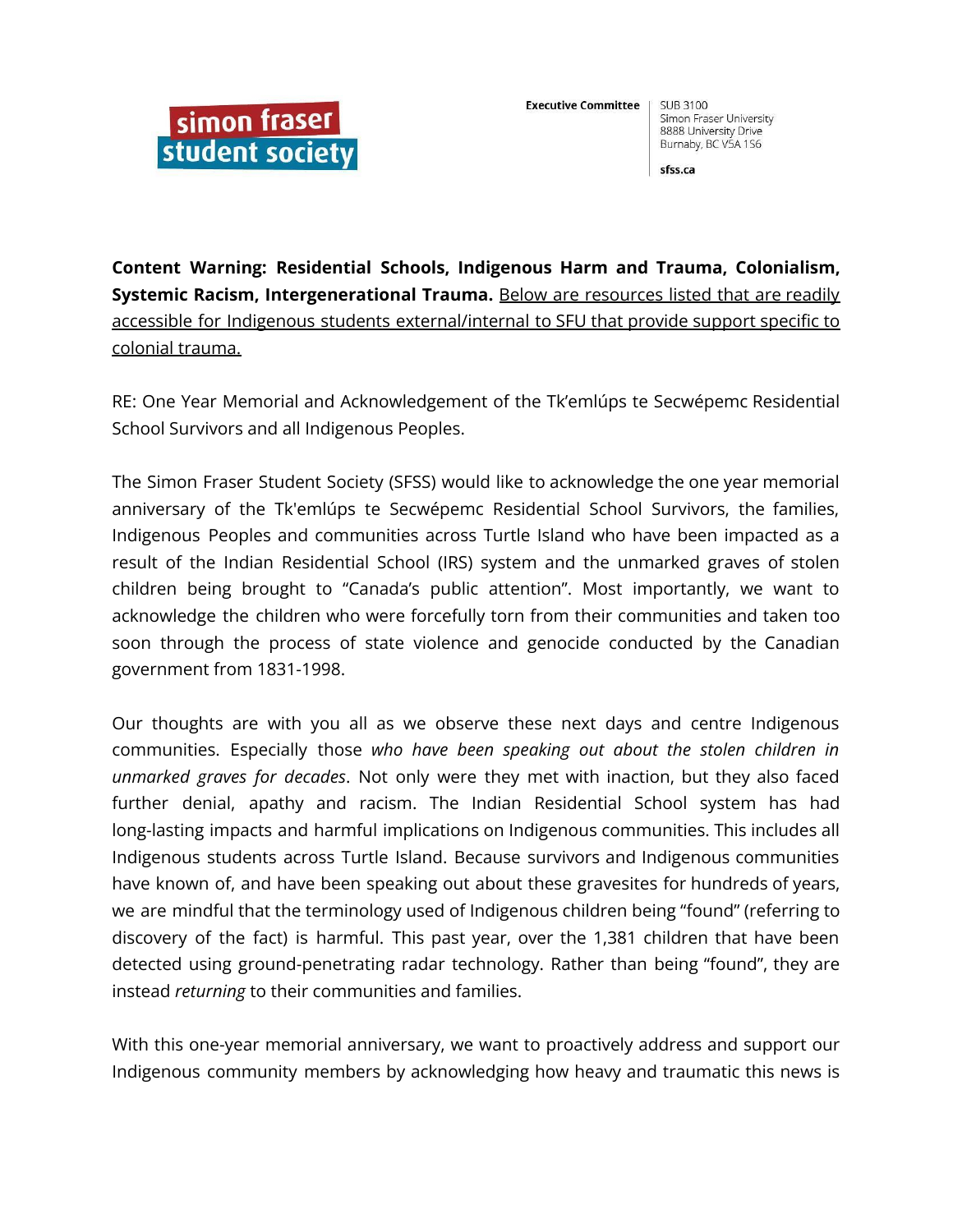

**SUB 3100** Simon Fraser University 8888 University Drive Burnaby, BC V5A 1S6

sfss.ca

to bear. We stand in solidarity with Tk'emlúps te Secwépemc, Indigenous Students, and community members during this very difficult time and beyond.

The Simon Fraser Student Society (SFSS) is committed to Reconciliation. This [includes](https://www2.gov.bc.ca/assets/gov/british-columbians-our-governments/indigenous-people/aboriginal-peoples-documents/calls_to_action_english2.pdf) acting on the Truth and [Reconciliation](https://www2.gov.bc.ca/assets/gov/british-columbians-our-governments/indigenous-people/aboriginal-peoples-documents/calls_to_action_english2.pdf) Commission of Canada's 94 Calls to Actions. Furthermore, we recognize Indigenous sovereignty, empowerment, resilience and standing with Indigenous organizers, land defenders and those on the frontlines.

We are committed to supporting Indigenous students in their academic journeys, while also prioritizing and amplifying their voices and work in any capacity. We will continue to circulate and advocate for much-needed support for Indigenous students that have been directly impacted.

We acknowledge that Simon Fraser University (SFU) and the SFSS are colonial institutions situated on the stolen and unceded lands of the xʷməθkʷəy̓ əm (Musqueam), Skwxwú7mesh Úxwumixw (Squamish), səl ' ilwəta?ł (Tsleil-Waututh), kʷikʷə $\lambda$  ' əm (Kwikwetlem), and Katzie Nations whose inception is rooted in the oppression and denial of Indigenous peoples - and have continued in a legacy of causing harm to Indigenous students and community members. This includes the denial of Indigenous ways of living, being and knowing. We also acknowledge that the Canadian education system has been a primary vehicle to legitimize assimilation and genocidal processes. It is important that we acknowledge this and follow through with **the calls to action** that have been given by Indigenous communities across Turtle Island. This serves as a reminder for institutions to be mindful of honouring the time, labour and re-traumatization that survivors have faced throughout the course of this challenging year. We cannot move forward in the healing process without addressing and acknowledging the ongoing harms that have and will continue to occur.

Below, there is a list of supports that can be accessed by Indigenous students at SFU and within Indigenous communities.

# **RESOURCES**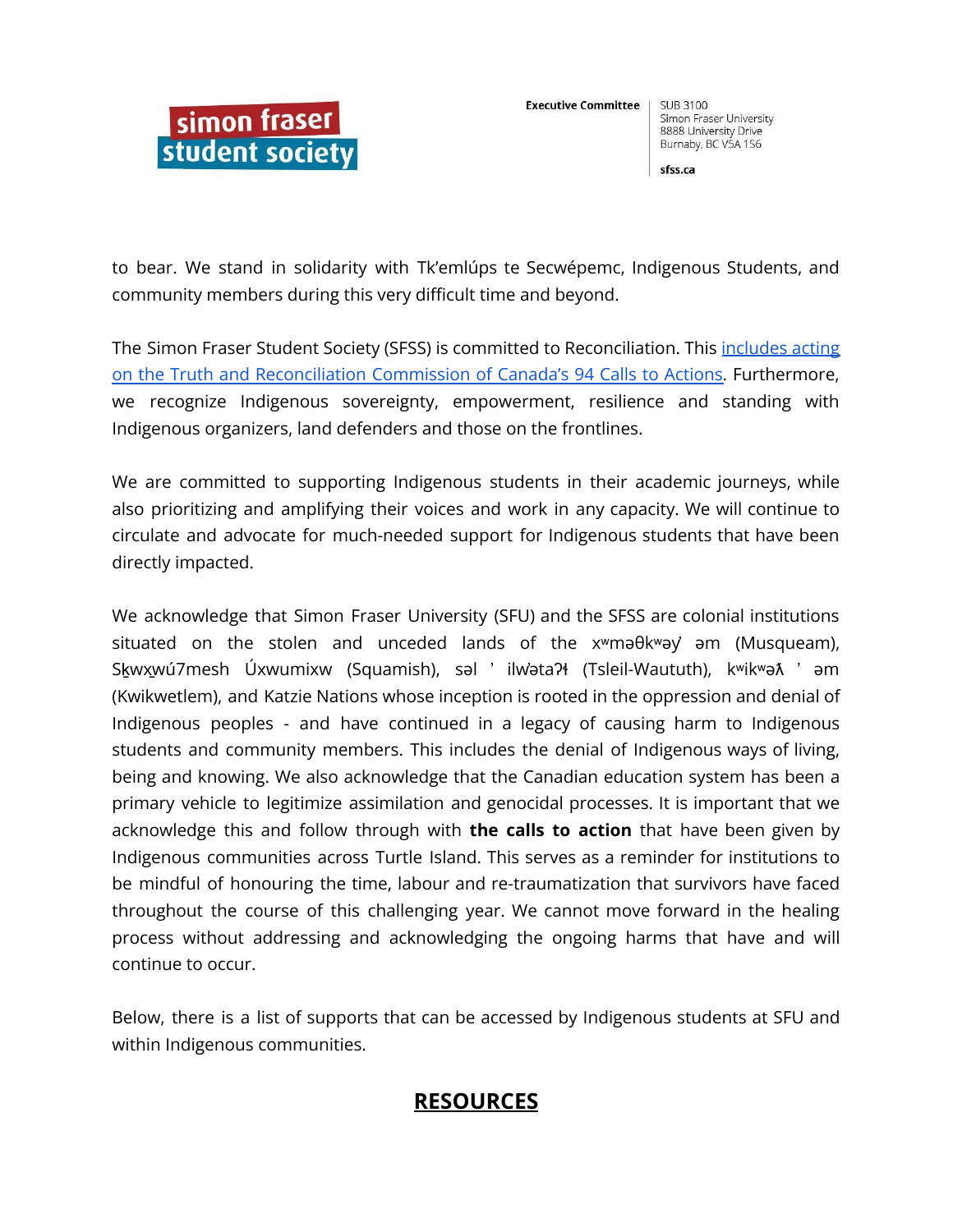

**SUB 3100** Simon Fraser University 8888 University Drive Burnaby, BC V5A 1S6

sfss.ca

### **1. Help Lines**

#### **KUU-US Crisis Line Society (24/7)**

- Toll free: 1-800-588-8717
- Adults/Elders: 250-723-4050
- Child/Youth: 250-723-2040
- Métis Line: 1-833-MétisBC

#### **Tsow-Tun Le Lum Society**

- Toll-free: 1-888-403-3123
- Main office: 250-390-3123

#### **Métis Crisis Line**

● 1-833-638-4722

#### **Hope for Wellness Helpline (24/7)**

- Immediate help to all Indigenous peoples across so-called "Canada"
- Call Service: 1-855-242-3310
	- Available in English, French and Cree, Ojibway and Inuktitut upon request
- Chat service: [www.hopeforwellness.ca](http://www.hopeforwellness.ca)

### **2. Internal Supports**

#### **SFU Indigenous Student Centre (ISC) Counselling**

- Hours: Tuesday-Friday, 9:30am-3:30pm
- Contact:
	- o isc well@sfu.ca
	- 778-782-4615
	- To book with an Indigenous Counsellor ask to book with Jennifer, HCS Indigenous Counsellor